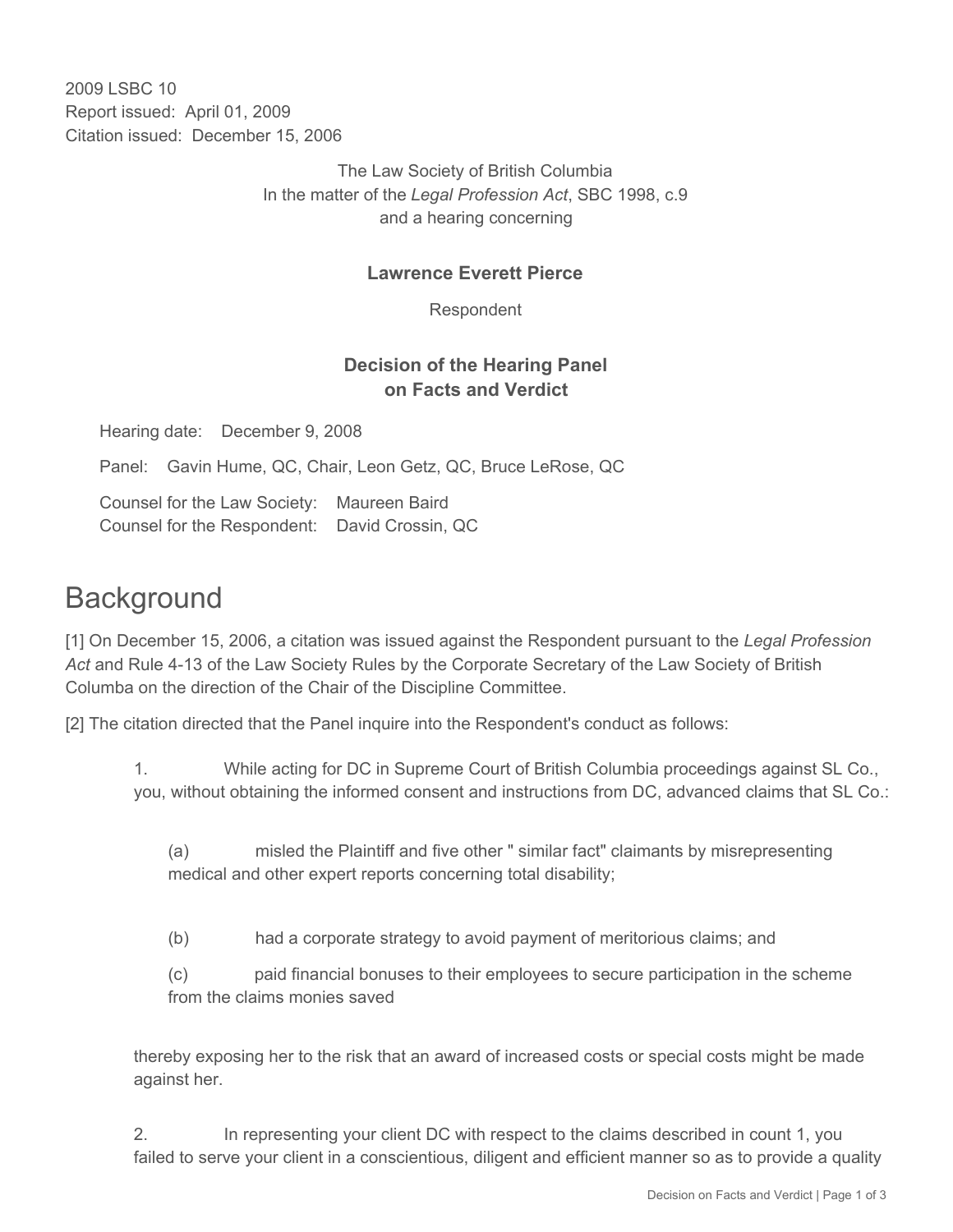of service at least equal to that which would be expected of a competent lawyer in a similar situation. In particular, you failed to disclose all relevant information to DC and failed to candidly advise DC about the position of the matter, contrary to Chapter 3, Rule 3 of the *Professional Conduct Handbook*.

[3] At the outset of the hearing, counsel for both parties agreed that, despite the way the citation was drafted, the Panel should only make one finding concerning professional misconduct for the conduct alleged in the Schedule attached to the citation.

[4] The requirements for service of the citation upon the Respondent, pursuant to Rule 4-15 of the Law Society Rules, was admitted by counsel for the Respondent.

[5] The Respondent did not attend the hearing but his counsel, David Crossin, QC, was present. Counsel for the Law Society was content to proceed in the absence of the Respondent.

[6] A Statement of Agreed Facts (" SAF" ) was filed as Exhibit 2 in these proceedings. At the hearing, the Panel asked for submissions on what constituted professional misconduct. A submission on behalf of the Law Society dated March 10, 2009 was received and has now been considered by the Panel. Counsel for the Respondent, having had the opportunity to review the Law Society's submissions, indicated that he had no further submissions over and above the admissions that had been filed.

[7] The material facts as set out in the SAF are that the Respondent was retained by his client to commence an action against SL Co. for failure to pay his client disability payments. The pleadings the Respondent prepared in advancing this action alleged bad faith against SL Co. as well as the allegations set out in Count 1 (above). All claims against SL Co. were subsequently dismissed by the Court with scale 3 costs awarded against DC and increased costs awarded against the Respondent personally.

[8] The Respondent admits in the SAF that he failed to fully and properly advise his client concerning the issue of costs in the event her claims were unsuccessful and, in particular, failed to advise his client of the risk of an award of increased costs or special costs. The Respondent further admits that he proceeded in advancing the Plaintiff's claim and arguments without the informed consent and instruction of his client, contrary to Chapter 3, Rule 3 of the *Professional Conduct Handbook*.

### **Issue and Analysis**

[9] Section 38(4) of the *Legal Profession Act* states:

After a hearing, a panel must do one of the following:

- (a) dismiss the citation;
- (b) determine that the respondent has committed one or more of the following:
	- (i) professional misconduct;
	- (ii) conduct unbecoming a lawyer;
	- (iii) a breach of this Act or the rules;
	- (iv) incompetent performance of duties undertaken in the capacity of a lawyer